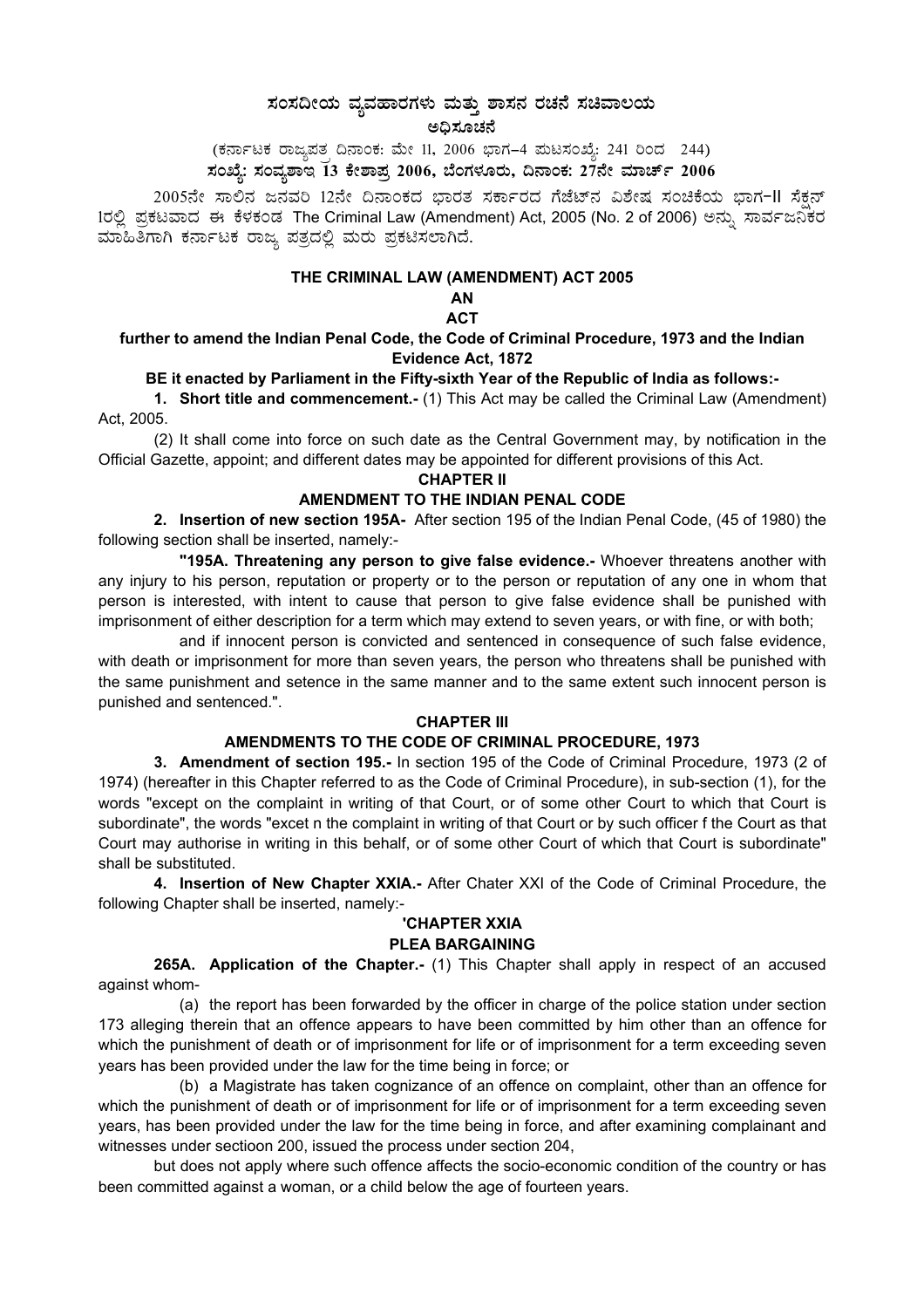(2) For the purposes of sub-section (1), the Central Government shall, by notification, determine the offences under the law for the time being in force which shall be the offences affecting the socioeconomic condition of the country.

**265B. Application for plea bargaining.-** (1) A person accused of an offence may file an application for plea bargaining in the Court in which such offence is pending for trial.

(2) The application under sub-section (1) shall contain a brief description of the case relating to which the application is filed including the offence to which the case relates and shall be accompanied by an affidavit sworn by the accused stating therein that he has voluntarily preferred, after understanding the nature and extent of punishment provided under the law for the offence, the plea bargaining in his case and that he has not previously been convicted by a Court in a case in which he had been charged with the same offence.

(3) After receiving the application under sub-section (1), the Court shall issue notice to the Public Prosecutor or the complainant of the case, as the case may be, and to the accused to appear on the date fixed for the case.

(4) When the Public Prosecutor or the complainant of the case, as the case may be, and the accused appear on the date fixed under sub-section (3), the Court shall examine the accused in camera, where the other party in the case shall not be present, to satisfy itself that the accused has filed the application voluntarily and where-

(a) the Court is satisfied that the application has been filed by the accused voluntarily, it shall provide time to the Public Prosecutor or the complainant of the case, as the case may be, and the accused to work out a mutually satiasfactory disposition of the case which may include giving to the victim by the accused the compensation and other expenses during the case and thereafter fix the date for further hearing of the case;

(b) the Court finds that the application has been filed involuntarily by the accused or he has previously been convicted by a Court in a case in which he had been charged with the same offence, it shall proceed further in accordance with the provisions of this Code from the stage such application has been filed under sub-section (I).

**265C. Guidelines for mutually satisfactory disposition.** In working out a mutually satisfactory disposition under clause (a) of sub-section (4) of section 265B, the Court shall follow the following procedure, namely:-

(a) in a case instituted on a police report, the Court shall issue notice to the Public Prosecutor, the police officer who has investigated the case, the accused and the victim of the case to participate in the meeting to work out a satisfactory disposition of the case:

Provided that throughout such process of working out a satisfactory disposition of the case, it shall be the duty of the Court to ensure that the entire process is completed voluntarily by the parties articipating in the meeting:

Provided further that the accused may, if he so desires, participate in such meeting with his pleader, if any, engaged in the case;

(b) in a case instituted otherwise than on police report, the Court shall issue notice to the accused and the victim of the case to participate in a meeting to work out a satisfactory disposition of the case:

Provided that it shall be the duty of the Court to ensere, throughout such process of working out a satisfactory disposition of the case, that it is completed voluntarily by the parties participating in the meeting:

Provided further that if the victim of the case or the accused, as the case may be, so desires, he may participate in such meeting with his pleader engaged in the case.

**265D. Report of the mutually satisfactory disposition to be submitted before the Court.-** Where in a meeting under section 265C, satisfactory disposition of the case has been worked out, the Court shall prepare a report of such disposition which shall be signed by the presiding officer of the Court and all other persons who articipated in the meeting and if no such disposition has been workd out, the Court shall record such observation and proceed further in accodance with the provisions of this Code from the stage the application under sub-section (1) of section 265B has been filed in such case.

**265E. Disposal of the case.-** Where a satisfactory disposition of the case has been worked out under section 265D, the Court shall dispose of the case in the following manner, namely:-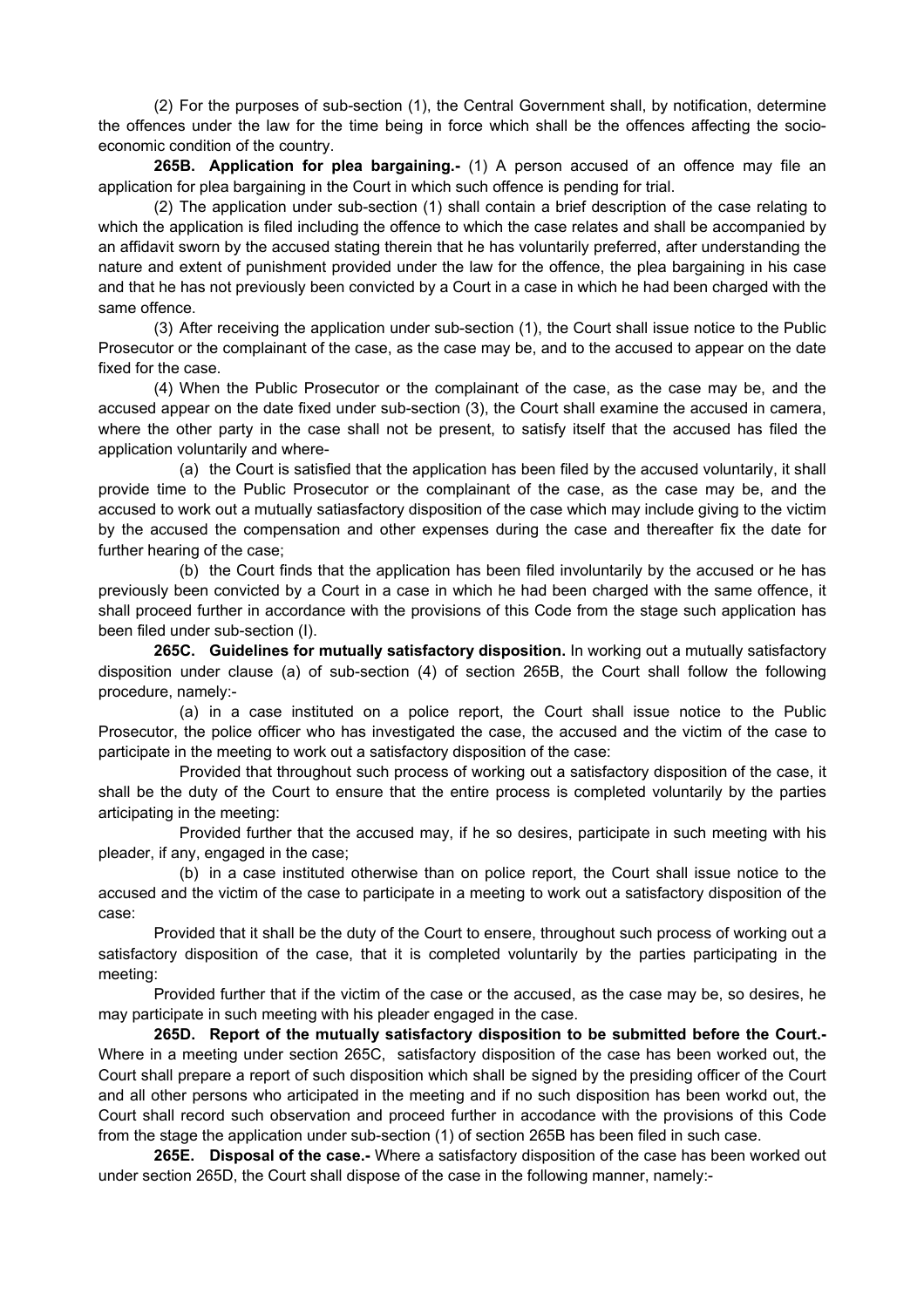(a) the Court shall award the compensation to the victim in accodance with the disposition under section 265D and hear the parties on the quantum of the punishment, releasing of the accused on probation of good conduct or after admonition under section 360 or for dealing with the accused under the provisions of the Probation of Offenders Act, 1958 (20 of 1958) or any other law for the time being in force and follow the procedure specified in the suceeding clauses for imposing the punishment on the accused;

(b) after hearing the parties under clause (a), if the Court is of the view that section 360 or the provisions of the Probation of Offenders Act, 1958 (20 of 1958) or any other law for the time being in force are attracted in the case of the accused, it may release the accused on probation or provide the benefit of any such law, as the case may be;

(c) after hearing the parties under clause (b), if the Court finds that minimum punishment has been provided under the law for the offence committed by the accused, it may entence the accused to half of such minimum punishment;

(d) in case after hearing the parties under clause (b), the Court finds that the offence committed by the accused is not covered under clause (b) or clause (c), then, it may sentence the accused to one-fourth of the punishment provided or extendable, as the case may be, for such offence.

**265F: Judgement of the Court:** The Court shall deliver its judgement in terms of section 265E in the open Court and the same shall be signed by the presiding officer of the Court.

**265G: Finality of the judgement:** The judgement delivered by the Court under section 265Gshall be final and no appeal (except the special leave petition under article 136 and writ petition under articlae 226 and 227 of the Constitution) shall lie in any Court against such judgement.

**265H: Power of the Court in plea bargaining:** A Court shall have, for the purpose of discharging its functions under this Chapter, all the powers vested in respect of bail, trial of offences and other matters relating to the disposal of a case in such Court under this Code.

**265-I: Period of detention undergone by the accused to be set off against the sentence of imprisonment:** The provisions of section 428 shall apply, for setting off the period of detention undergone by the accused against the sentence of imprisonment imposed under this Chapter, in the same manner as they apply in respect of the imprisonment under other peovisions of this Code.

**265J: Savings**: The provisions of this Chapter shall have effect notwithstanding anything inconsistent therewith contained in any other provisions of this Code and provision of this Chapter.

**Explanation:** For the purposes of this Chapter, the expression "Public Prosecutor" has the meaning assigned to it under clause (u) of section 2 and includes an Assistant Public Prosecutor appointed under section 25.

**265K: Statements of accused not to be used:** Notwithstanding anything contained in any law for the time being in force, the statements or facts stated by an accused in an application for plea bargaining filed under section 265B shall not be used for any other purpose except for the purpose of this Chapter.

**265L: Nonapplication of the Chapter:** Nothing in this Chapter shall apply to any juvenile or child as defined in clause (k) of section 2 of the Juvenile Justice (Care and Protection of Children) Act, 2000 (56 of 2000)''

**5. Amendment of section 292:** In section 292 of the Code of Criminal Procedure,

(a) in sub-section (1), for the portion beginning with the words ''gazetted officer'' and ending with brackets and words ''(including the officer of the Controller of Stamps and Stationery)'' the following shall be substituted ,namely:

''officer of any Mint or of any Note Printing Press or of any Security Printing Press (including the officer of the Controller of Stamps and Stationery) or of any Forensic Department or Division of Forensic Science Laboratory or any Government Examiner of Questioned Documents or any State Examiner of Questioned Documents, as the case may be,''

(b) in sub-section (3), for the portion beginning with the words ''except with'' and ending with the words ''as the case may be'', the following shall be substituted, namely:

"except with the permission of the General Manager or any officer in charge of any Mint or of any Note printing press or of any Security printing press or of any Forensic Depatrment or any officer in charge of the Forensic Science Laboratory or of the Government Examiner of Questioned Documents Organisation or of the State Examiner of Questioned Documents Organisation , as the case may be.''

**6. Amendment of section 340:** In section 340 of the Code of Criminal Procedure, in subsection (3), for clause (b), the following clause shall be substituted, namely: